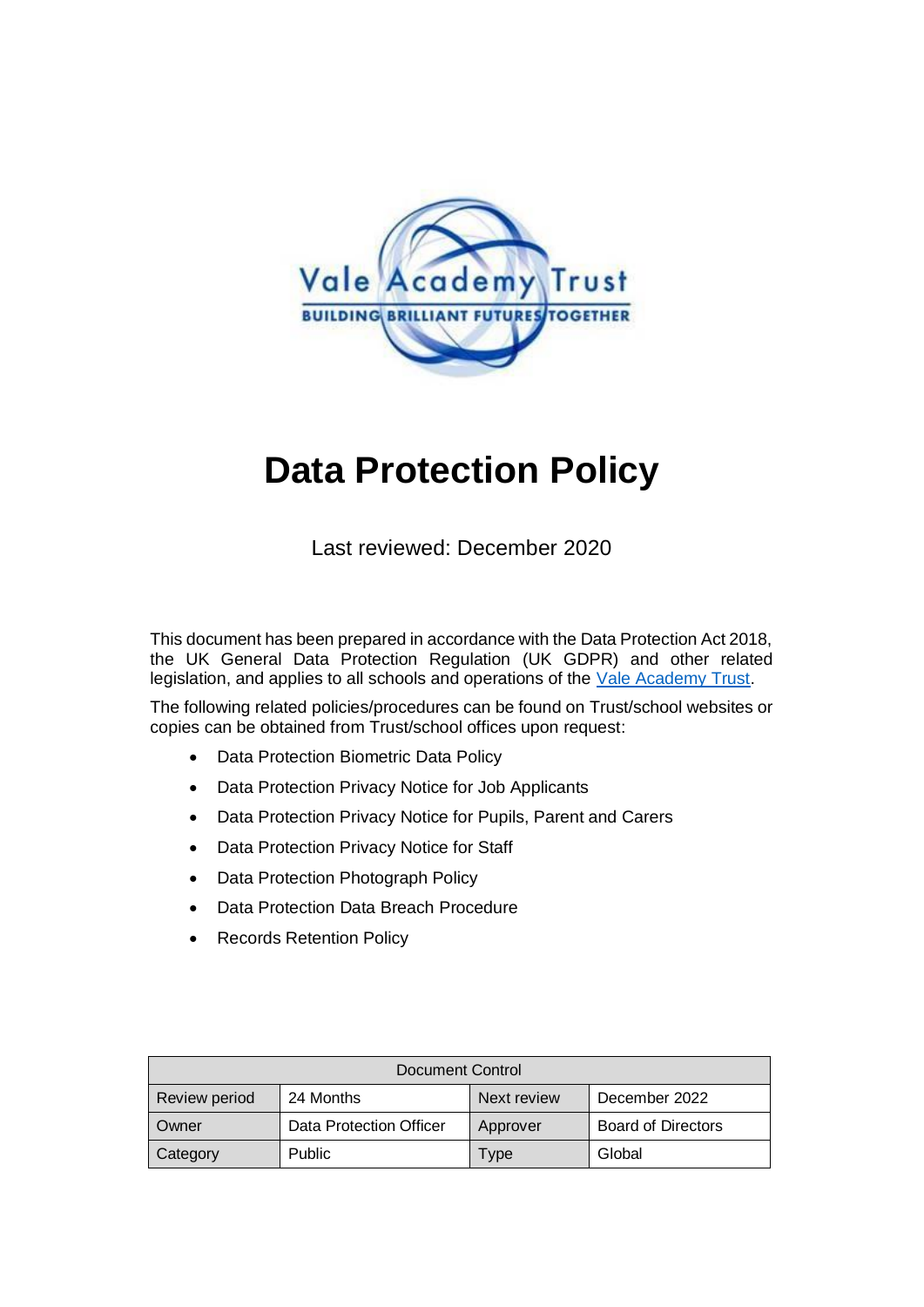## **INTRODUCTION**

- 1.1. The Vale Academy Trust ("the Trust") collects and uses certain types of personal information about staff, pupils, parents and other individuals who come into contact with its schools and other operations in order to provide education and associated functions. The Trust may be required by law to collect and use certain types of information to comply with statutory obligations related to employment, education and safeguarding, and this policy is intended to ensure that personal information is dealt with properly and securely and in accordance with the Data Protection Act 2018, the UK General Data Protection Regulation (UK GDPR) and other related legislation.
- 1.2. The data protection legislation applies to all computerised data and manual files if they come within the definition of a filing system. Broadly speaking, a filing system is one where the data is structured in some way that makes it searchable on the basis of specific criteria (so you would be able to use something like the individual's name to find their information), and if this is the case, it does not matter whether the information is located in a different physical location.
- 1.3. This policy will be updated as necessary to reflect best practice, or amendments made to data protection legislation, and shall in any case be reviewed at least every 24 months.

## **2. PERSONAL DATA**

1

- 2.1. 'Personal data' is information that identifies an individual, and includes information that would identify an individual to the person to whom it is disclosed because of any special knowledge that they have or can obtain<sup>1</sup>. A sub-set of personal data is known as 'special category personal data'. This special category data is information that reveals:
	- 2.1.1. race or ethnic origin;
	- 2.1.2. political opinions;
	- 2.1.3. religious or philosophical beliefs;
	- 2.1.4. trade union membership;
	- 2.1.5. physical or mental health;
	- 2.1.6. an individual's sex life or sexual orientation;
	- 2.1.7. genetic or biometric data for the purpose of uniquely identifying a natural person.
- 2.2. Special Category Data is given special protection, and additional safeguards apply if this information is to be collected and used.
- 2.3. Information relating to criminal convictions shall only be held and processed where there is legal authority to do so.

<sup>1</sup> For example, if asked for the number of female employees, and you only have one female employee, this would be personal data if it was possible to obtain a list of employees from the website.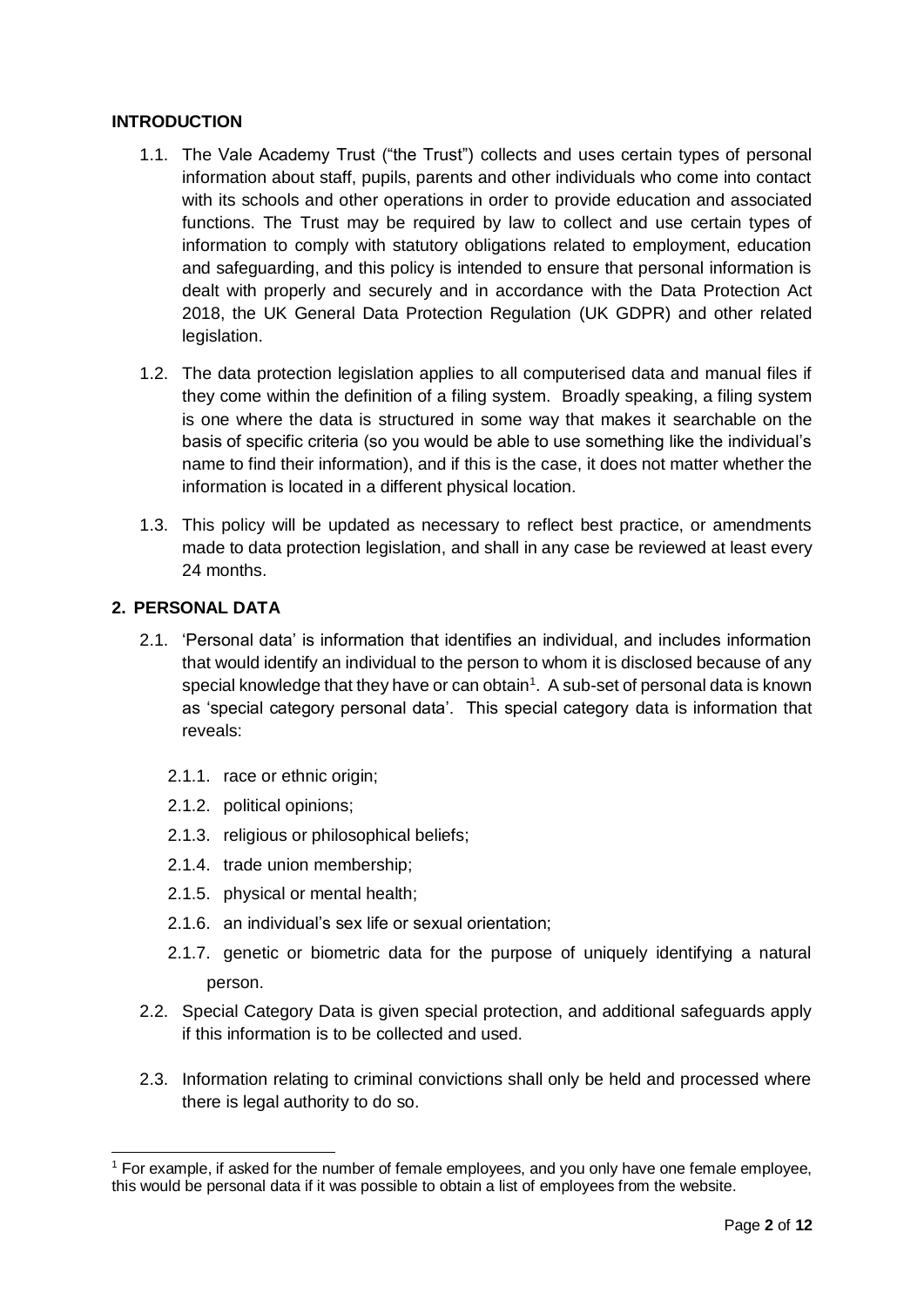2.4. The Trust does not intend to seek or hold Special Category Data (previously known as sensitive personal data) about staff or students except where the Trust has been notified of the information, or it comes to the Trust's attention via legitimate means (e.g. a grievance) or needs to be sought and held in compliance with a legal obligation or as a matter of good practice. Staff or students are under no obligation to disclose to the Trust their race or ethnic origin, political or religious beliefs, whether or not they are a trade union member or details of their sexual life (save to the extent that details of marital status and / or parenthood are needed for other purposes, e.g. pension entitlements).

# **3. THE DATA PROTECTION PRINCIPLES**

- 3.1. The six data protection principles as laid down in data protection legislation are followed at all times:
	- 3.1.1. personal data shall be processed fairly, lawfully and in a transparent manner, and processing shall not be lawful unless one of the processing conditions can be met;
	- 3.1.2. personal data shall be collected for specific, explicit, and legitimate purposes, and shall not be further processed in a manner incompatible with those purposes;
	- 3.1.3. personal data shall be adequate, relevant, and limited to what is necessary for the purpose(s) for which it is being processed;
	- 3.1.4. personal data shall be accurate and, where necessary, kept up to date;
	- 3.1.5. personal data processed for any purpose(s) shall not be kept in a form which permits identification of individuals for longer than is necessary for that purpose / those purposes;
	- 3.1.6. personal data shall be processed in such a way that ensures appropriate security of the data, including protection against unauthorised or unlawful processing and against accidental loss, destruction, or damage, using appropriate technical or organisational measures.
- 3.2. In addition to this, the Trust is committed to ensuring that at all times, anyone dealing with personal data shall be mindful of the individual's rights under the law (as explained in more detail in paragraphs 7 and 8 below).
- 3.3. The Trust is committed to complying with the principles in 3.1 at all times. This means that the Trust will:
	- 3.3.1. inform individuals about how and why we process their personal data through the privacy notices we issue;
	- 3.3.2. be responsible for checking the quality and accuracy of the information;
	- 3.3.3. regularly review the records held to ensure that information is not held longer than is necessary, and that it has been held in accordance with the data retention policy;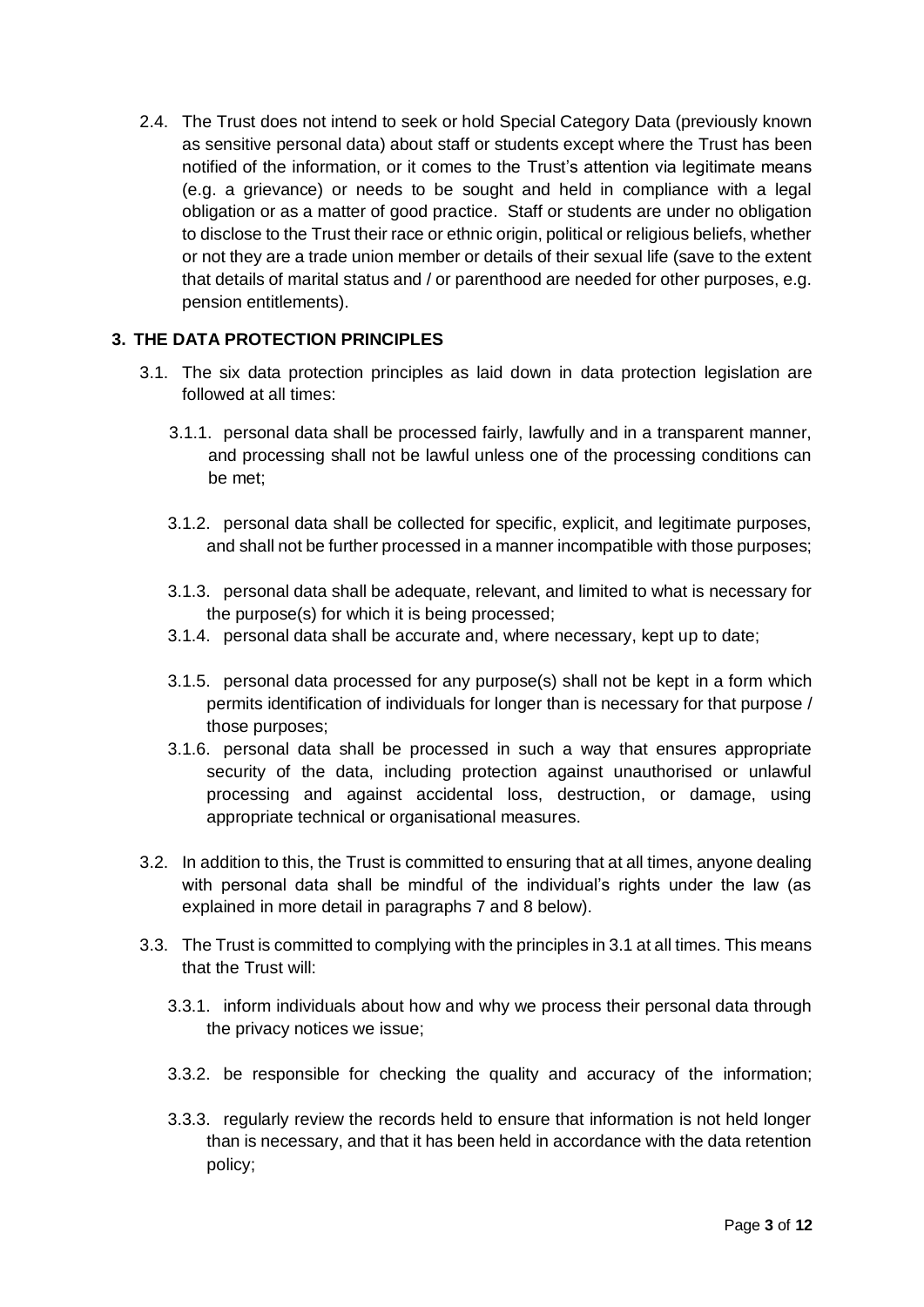- 3.3.4. ensure that when information is authorised for disposal it is done appropriately;
- 3.3.5. ensure appropriate security measures to safeguard personal information whether it is held in paper files or on our computer system, and follow the relevant security policy requirements at all times;
- 3.3.6. share personal information with others only when it is necessary and legally appropriate to do so;
- 3.3.7. set out clear procedures for responding to requests for access to personal information known as subject access requests;
- 3.3.8. report any breaches of data protection legislation in accordance with the procedure in paragraph 12 below.

## **4. CONDITIONS FOR PROCESSING IN THE FIRST DATA PROTECTION PRINCIPLE**

- 4.1. The individual has given consent that is specific to the particular type of processing activity, and that consent is informed, unambiguous and freely given.
- 4.2. The processing is necessary for the performance of a contract, to which the individual is a party, or is necessary for the purpose of taking steps with regards to entering into a contract with the individual, at their request.
- 4.3. The processing is necessary for the performance of a legal obligation to which we are subject.
- 4.4. The processing is necessary to protect the vital interests of the individual or another.
- 4.5. The processing is necessary for the performance of a task carried out in the public interest, or in the exercise of official authority vested in us.

## **5. USE OF PERSONAL DATA BY THE TRUST**

5.1. The Trust processes personal data on pupils, staff and other individuals such as visitors. In each case, the personal data must be processed in accordance with the data protection principles as outlined in paragraph 3.1 above.

#### **Pupils**

- 5.2. The personal data held regarding pupils includes contact details, assessment / examination results, attendance information, characteristics such as ethnic group, special educational needs, any relevant medical information, and photographs.
- 5.3. The data is used in order to support the education of the pupils, to monitor and report on their progress, to provide appropriate pastoral care, and to assess how well the school and the Trust as a whole is doing, together with any other uses normally associated with this provision in a school environment.
- 5.4. The Trust may make use of limited personal data (such as contact details) relating to pupils, and their parents or carers for fundraising, marketing or promotional purposes and to maintain relationships with pupils, but only where consent has been provided to this.
- 5.5. In particular, the Trust may: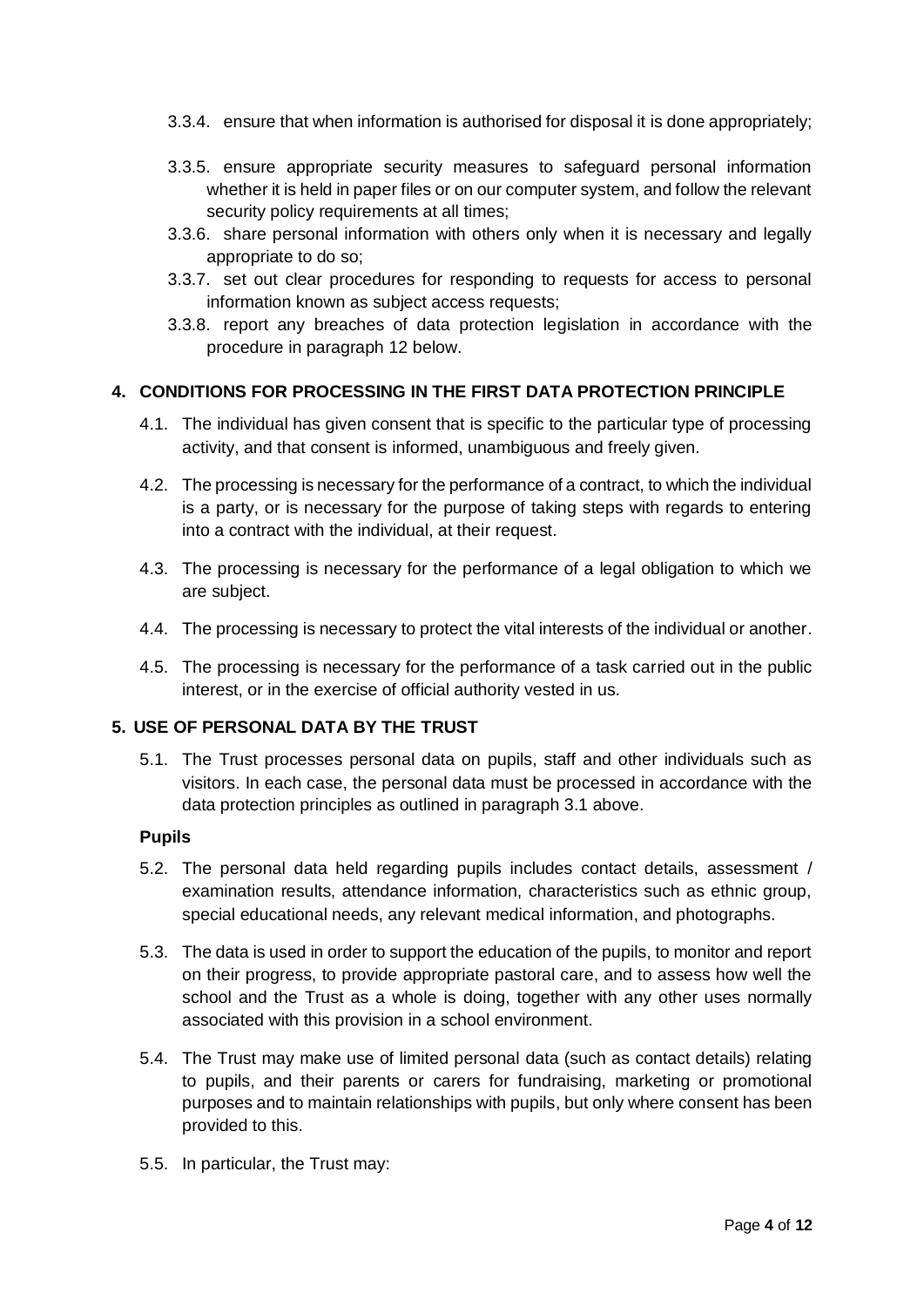- 5.5.1. transfer information to any association, society or club set up for the purpose of maintaining contact with pupils or for fundraising, marketing or promotional purposes relating to the Trust but only where consent has been obtained;
- 5.5.2. make personal data, including sensitive personal data, available to staff for planning curricular or extra-curricular activities;
- 5.5.3. use photographs of pupils in accordance with the photograph policy.
- 5.6. Any wish to limit or object to any use of personal data should be notified to the headteacher of the relevant school in writing, which notice will be acknowledged by the school in writing. If, in the view of the headteacher, the objection cannot be maintained, the individual will be given written reasons why the school cannot comply with their request.

#### **Staff**

- 5.7. The personal data held about staff will include contact details, employment history, information relating to career progression, information relating to DBS checks, photographs for ID purposes, occupational pensions, and other personal data related to employment in the Trust.
- 5.8. The data is used to comply with legal obligations placed on the Trust in relation to employment, and the education of children in a school environment. The Trust may pass information to other regulatory authorities where appropriate, and may use names and photographs of staff in publicity and promotional material. Personal data will also be used when giving references.
- 5.9. Staff should note that information about disciplinary action may be kept for longer than the duration of the sanction. Although treated as "spent" once the period of the sanction has expired, the details of the incident may need to be kept for a longer period.
- 5.10. **Disclosure and Barring Service (DBS):** Staff should be aware that DBS checks are carried out on the basis of the Trust's legal obligations in relation to the safer recruitment of staff as stipulated in the Independent School Standards Regulations, and that the DBS information (which will include personal data relating to criminal convictions and offences) is further processed in the substantial public interest, with the objective of safeguarding children. Retention of the information is covered by the Records Retention Policy which can be found on the Trust website: [www.vale](http://www.vale-academy.org/)[academy.org](http://www.vale-academy.org/)

Access to the DBS information is restricted to those staff who have a genuine need to have access to it for their job roles. In addition to the provisions of the Data Protection Act 2018 and the UK GDPR, disclosure of this information is restricted by section 124 of the Police Act 1997 and disclosure to third parties will only be made if it is determined to be lawful.

5.11. Any wish to limit or object to the uses to which personal data is to be put should be notified to the appropriate headteacher who will ensure that this is recorded, and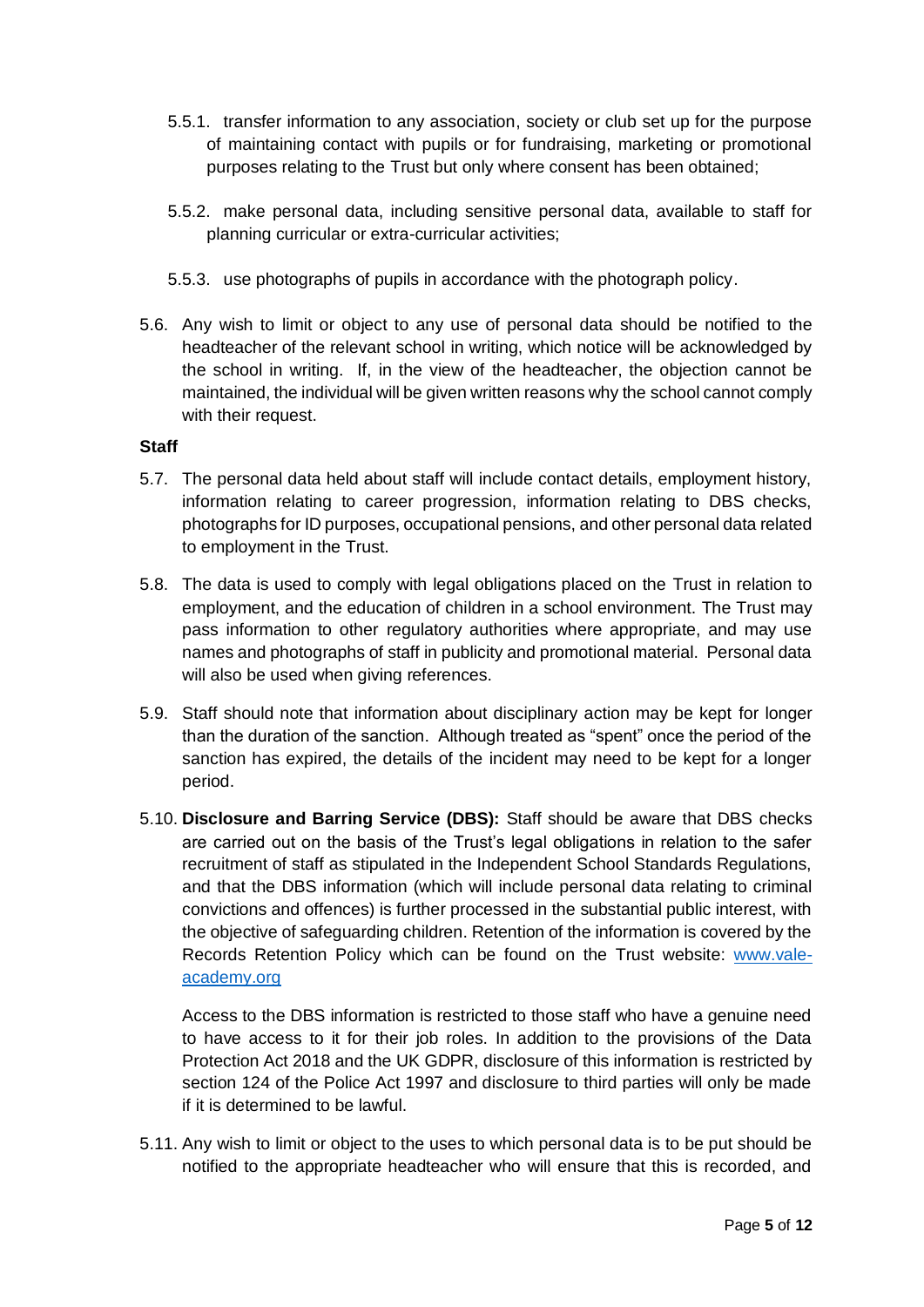adhered to if appropriate. If the headteacher is of the view that it is not appropriate to limit the use of personal data in the way specified, the individual will be given written reasons why the request cannot be complied with.

5.11.1. A staff member whose principal place of work is at the Trust's central operations unit should make their request to their line manager or the Chief Executive.

## **Other Individuals**

5.12. The Trust may hold personal information in relation to other individuals who have contact with the school, such as volunteers and guests. Such information shall be held only in accordance with the data protection principles, and shall not be kept longer than necessary.

## **6. SECURITY OF PERSONAL DATA**

- 6.1. The Trust will take reasonable steps to ensure that members of staff will only have access to personal data where it is necessary for them to carry out their duties. All staff will be made aware of this Policy and their duties under data protection legislation. The Trust will take all reasonable steps to ensure that all personal information is held securely and is not accessible to unauthorised persons.
- 6.2. For further details as regards security of IT systems, please refer to the ICT Policy.

## **7. DISCLOSURE OF PERSONAL DATA TO THIRD PARTIES**

- 7.1. The following list includes the most usual reasons that the Trust will authorise disclosure of personal data to a third party:
	- 7.1.1. To give a confidential reference relating to a current or former employee, volunteer or pupil;
	- 7.1.2. for the prevention or detection of crime;
	- 7.1.3. for the assessment of any tax or duty;
	- 7.1.4. where it is necessary to exercise a right or obligation conferred or imposed by law upon the Trust (other than an obligation imposed by contract);
	- 7.1.5. for the purpose of, or in connection with, legal proceedings (including prospective legal proceedings);
	- 7.1.6. for the purpose of obtaining legal advice;
	- 7.1.7. for research, historical and statistical purposes (so long as this neither supports decisions in relation to individuals, nor causes substantial damage or distress);
	- 7.1.8. to publish the results of public examinations or other achievements of pupils of the Trust;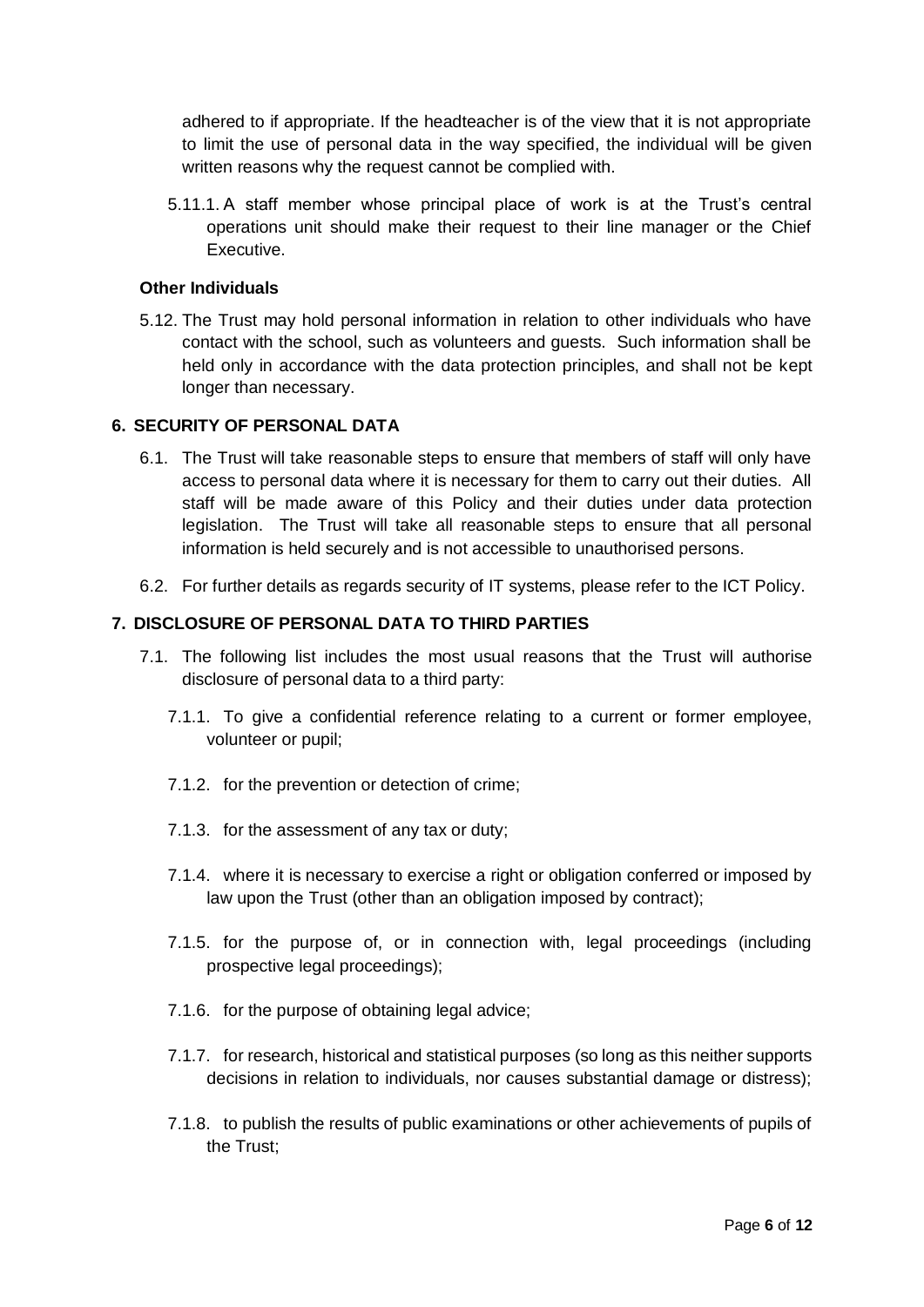- 7.1.9. to disclose details of a pupil's medical condition where it is in the pupil's interests to do so and there is a legal basis for doing so, for example for medical advice, insurance purposes or to organisers of school trips; the legal basis will vary in each case but will usually be based on explicit consent, the vital interests of the child or reasons of substantial public interest (usually safeguarding the child or other individuals);
- 7.1.10. to provide information to another educational establishment to which a pupil is transferring;
- 7.1.11. to provide information to Examination Authorities as part of the examination process; and
- 7.1.12. to provide information to the Department for Education (DfE). Examination Authorities may also pass information to the DfE.
- 7.2. The DfE uses information about pupils for statistical purposes, to evaluate and develop education policy and to monitor the performance of the nation's education service as a whole. The statistics are used in such a way that individual pupils cannot be identified from them. On occasion the DfE may share the personal data with other Government Departments or agencies strictly for statistical or research purposes.
- 7.3. The Trust may receive requests from third parties (i.e. those other than the data subject, the Trust and its schools, and employees of the Trust) to disclose personal data it holds about pupils, their parents or carers, staff or other individuals. This information will not generally be disclosed unless one of the specific exemptions under data protection legislation which allow disclosure applies; or where necessary for the legitimate interests of the individual concerned or the Trust.
- 7.4. If you require guidance on release of personal data to third parties, you should contact the Trust's Information Team, using the contact details below.

**Email: [InformationTeam@vale-academy.org](mailto:InformationTeam@vale-academy.org)**

Or you can send a letter addressed to:

**Information Team Vale Academy Trust The Studio, St Mary's Convent Denchworth Road Wantage OX12 9AU**

## **8. CONFIDENTIALITY OF PUPIL CONCERNS**

8.1. Where a pupil seeks to raise concerns confidentially with a member of staff and expressly withholds their agreement to their personal data being disclosed to their parents or carer, the Trust will maintain confidentiality unless it has reasonable grounds to believe that the pupil does not fully understand the consequences of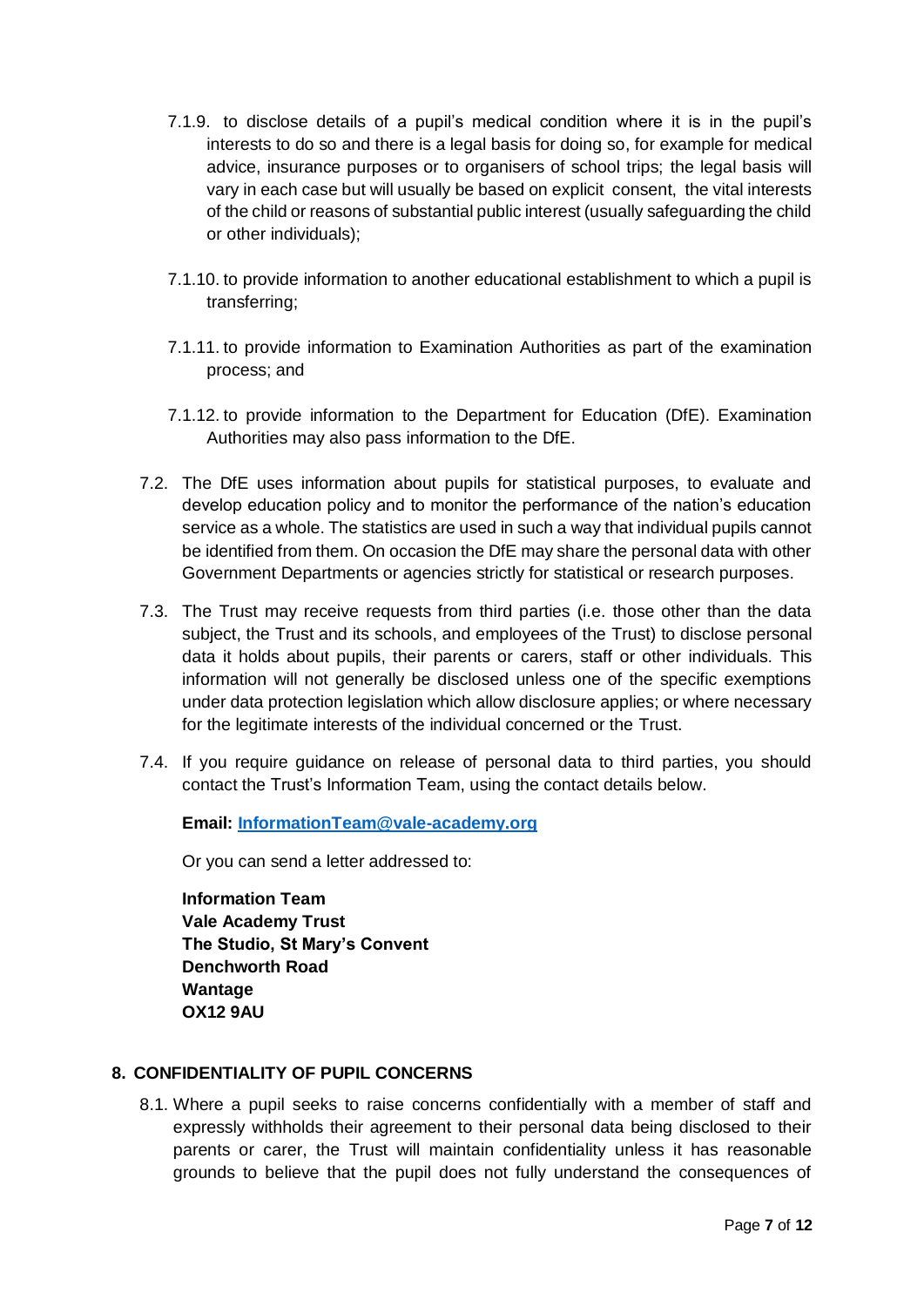withholding their consent, or where the Trust believes disclosure will be in the best interests of the pupil or other pupils. Disclosure for a safeguarding purpose will be lawful because it will be in the substantial public interest. Further information on safeguarding can be found in the Safeguarding and Child Protection Policy, which can be found on the Trust website: [www.vale-academy.org](http://www.vale-academy.org/)

# **9. SUBJECT ACCESS REQUESTS**

- 9.1. Anybody who makes a request to see any personal information held about them by the Trust is making a Subject Access Request. All information relating to the individual, including that held in electronic or manual files should be considered for disclosure, provided that they constitute a "filing system" (see para 1.2).
- 9.2. The individual's full subject access right is to know:
	- whether personal data about him or her are being processed
	- the purposes of the processing
	- the categories of personal data concerned
	- the recipients or categories of recipient to whom their personal data have been or will be disclosed
	- the envisaged period for which the data will be stored or where that is not possible, the criteria used to determine how long the data are stored
	- the existence of a right to request rectification or erasure of personal data or restriction of processing or to object to the processing
	- the right to lodge a complaint with the Information Commissioner's Office
	- Where the personal data are not collected from the individual, any available information as to their source
	- Details of the safeguards in place for any transfers of their data to locations outside the European Economic Area.
- 9.3. If you require guidance on how to handle a Subject Access Requests, you should contact the Trust's Information Team using the contact details under para 7.4 above.
- 9.4. The Trust will always seek to respond in full to Subject Access Requests within one month of receipt, although this may be difficult to achieve when schools are closed for holidays, particularly in the summer.
- 9.5. Where a child or young person does not have sufficient understanding to make his or her own request (usually those under the age of 12, or over 12 but with a special educational need which makes understanding their information rights more difficult), a person with parental responsibility can make a request on their behalf. The Trust must, however, be satisfied that:
	- 9.5.1. the child or young person lacks sufficient understanding; and
	- 9.5.2. the request made on behalf of the child or young person is in their interests.
- 9.6. Any individual, including a child or young person with ownership of their own information rights, may appoint another person to request access to their records. In such circumstances the Trust must have written evidence that the individual has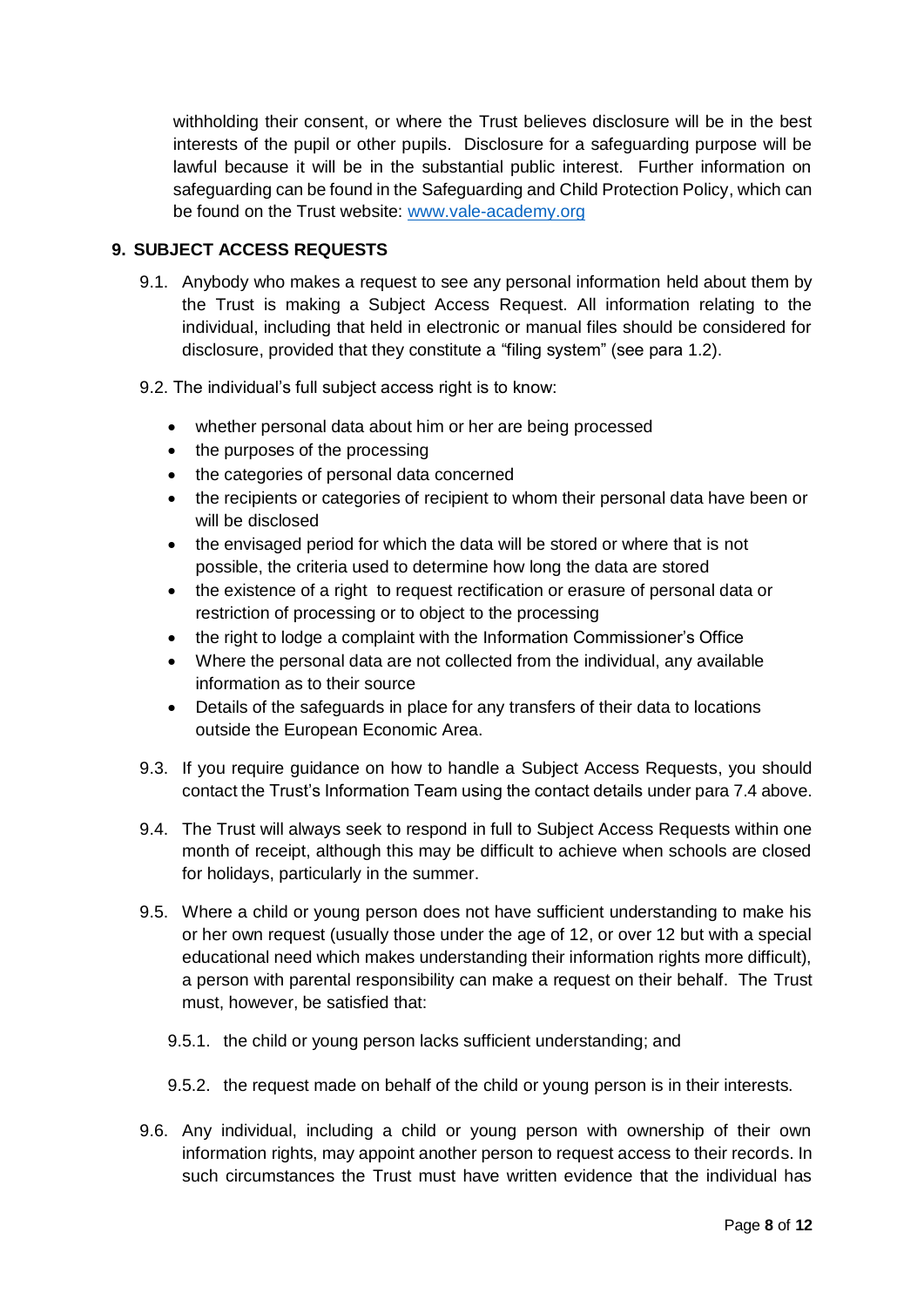authorised the person to make the application and the Trust must be confident of the identity of the individual making the request and of the authorisation of the individual to whom the request relates.

- 9.7. Access to records will be refused in instances where an exemption applies, for example, where information sharing may place the individual at risk of significant harm or jeopardise police investigations into any alleged offence(s).
- 9.8. A subject access request must be made in writing. The Trust may ask for any further information reasonably required to locate the information.
- 9.9. An individual only has the automatic right to access information about themselves, and care needs to be taken not to disclose the personal data of third parties where consent has not been given, or where seeking consent would not be reasonable, and it would not be appropriate to release the information. Particular care must be taken in the case of any complaint or dispute to ensure confidentiality is protected.
- 9.10. Where all the data in a document cannot be disclosed a permanent copy should be made and the data obscured or retyped if this is more sensible. A copy of the full document and the altered document should be retained, with the reason why the document was altered.

# **10. EXEMPTIONS TO ACCESS BY DATA SUBJECTS**

- 10.1. Where a claim to legal professional privilege could be maintained in legal proceedings, the information is likely to be exempt from disclosure unless the privilege is waived.
- 10.2. There are other exemptions from the right of subject access. If we intend to apply any of them to a request then we will usually explain which exemption is being applied and why.

## **11. OTHER RIGHTS OF INDIVIDUALS**

- 11.1. The Trust has an obligation to comply with the rights of individuals under the law, and takes these rights seriously. The following section sets out how the Trust will comply with the rights to:
	- 11.1.1. object to Processing;
	- 11.1.2. rectification;
	- 11.1.3. erasure; and
	- 11.1.4. data Portability.

#### **Right to object to processing**

- 11.2. An individual has the right to object to the processing of their personal data on the grounds of pursuit of a public interest (see item 4.5, above) where they do not believe that those grounds are adequately established.
- 11.3. Where such an objection is made, it must be sent to the Information Team, using the contact details under para 7.4 above, who will assess whether there are compelling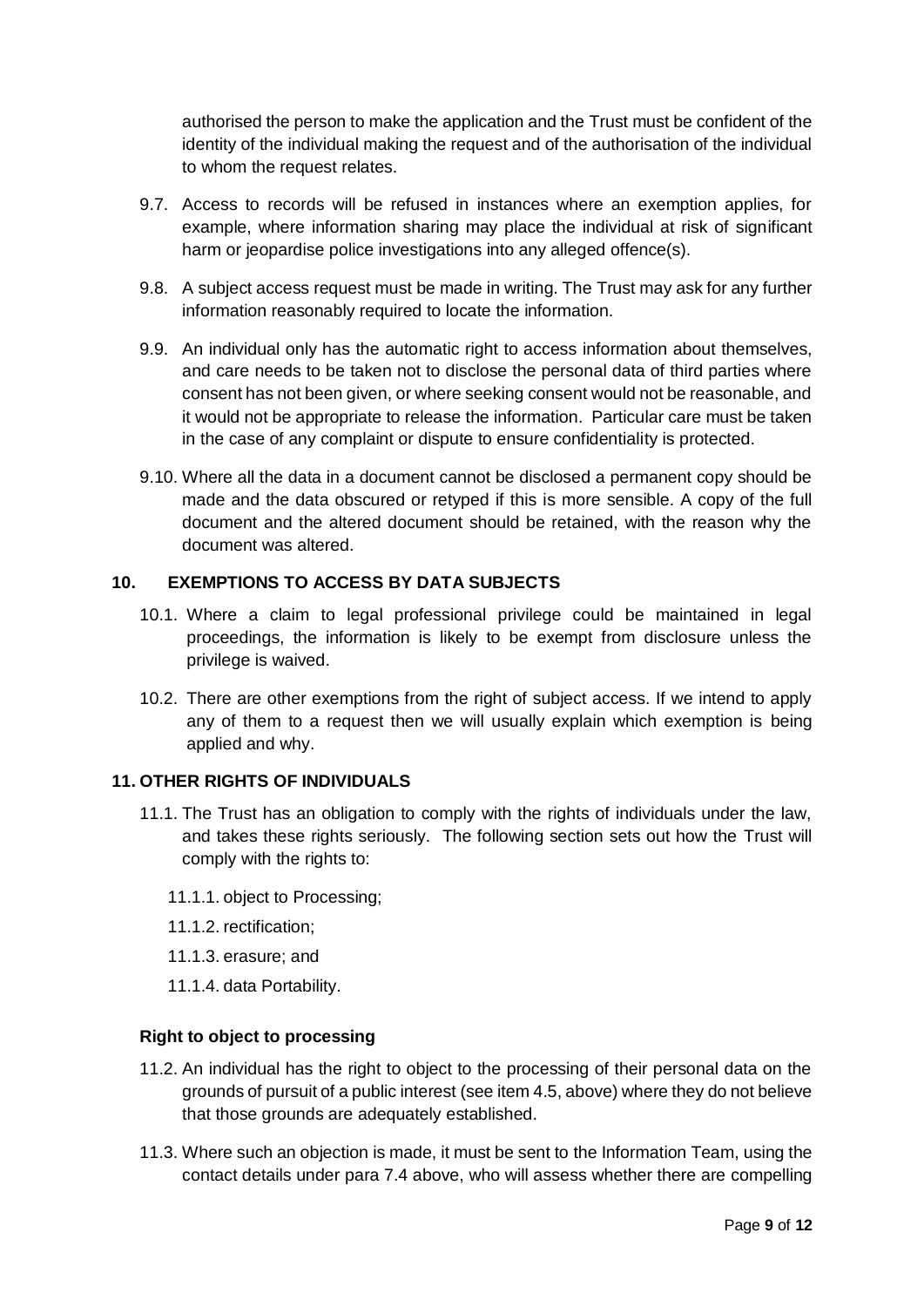legitimate grounds to continue processing which override the interests, rights and freedoms of the individuals, or whether the information is required for the establishment, exercise or defence of legal proceedings.

11.4. The Information Team shall be responsible for notifying the individual of the outcome of their assessment within one calendar month of receipt of the objection.

## **Right to rectification**

- 11.5. An individual has the right to request the rectification of inaccurate data without undue delay. Where any request for rectification is received, it should be sent to The Information Team, using the contact details under para 7.4 above, and where adequate proof of inaccuracy is given, the data shall be amended as soon as reasonably practicable, and the individual notified.
- 11.6. Where there is a dispute as to the accuracy of the data, the request and reasons for refusal shall be noted alongside the data, and communicated to the individual. The individual shall be given the option of a review by a senior member of Trust staff and information on how to complain using the Trust's complaints policy, and how to appeal directly to the Information Commissioner.
- 11.7. An individual also has a right to have incomplete information completed by providing the missing data, and any information submitted in this way, once verified, shall be updated without undue delay.

## **Right to erasure**

- 11.8. Individuals have a right, in certain circumstances, to have data permanently erased without undue delay. This right arises in the following circumstances:
	- 11.8.1. where the personal data is no longer necessary for the purpose or purposes for which it was collected and processed;
	- 11.8.2. where consent is withdrawn and there is no other legal basis for the processing;
	- 11.8.3. where an objection has been raised under the right to object, and found to be legitimate;
	- 11.8.4. where personal data is being unlawfully processed (usually where one of the conditions for processing cannot be met);
	- 11.8.5. where there is a legal obligation on the Trust to delete or otherwise destroy.
- 11.9. The Information Team (contact details under para 7.4 above) will make a decision regarding any application for erasure of personal data, and will balance the request against the exemptions provided for in the law. Where a decision is made to erase the data, and this data has been passed to other data controllers, and / or has been made public, reasonable attempts to inform those controllers of the request shall be made.

## **Right to restrict processing**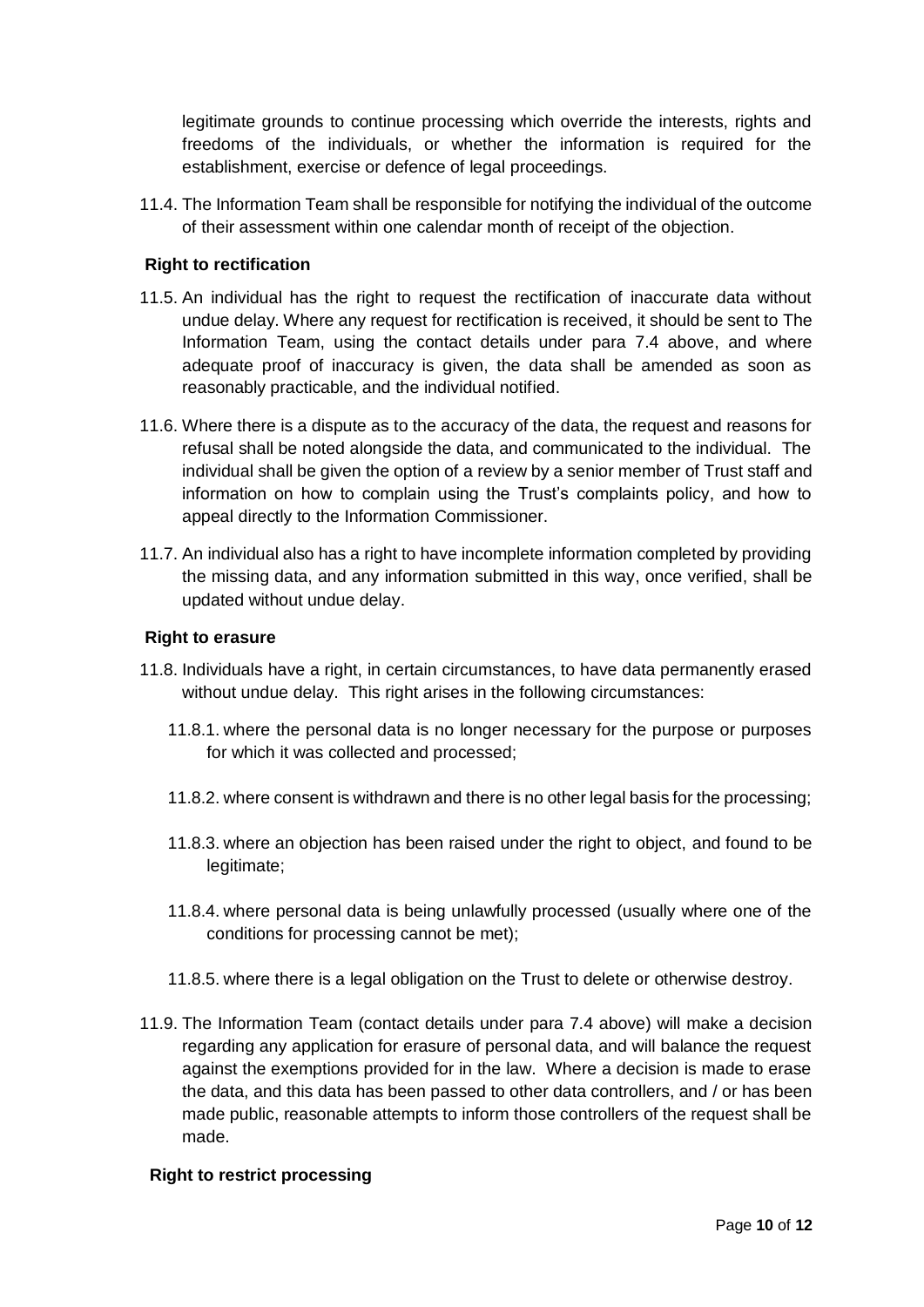- 11.10. In the following circumstances, processing of an individual's personal data may be restricted:
	- 11.10.1. where the accuracy of data has been contested, during the period when the Trust is attempting to verify the accuracy of the data;
	- 11.10.2. where processing has been found to be unlawful, and the individual has asked that there be a restriction on processing rather than erasure;
	- 11.10.3. where data would normally be deleted, but the individual has requested that their information be kept for the purpose of the establishment, exercise or defence of a legal claim;
	- 11.10.4. where there has been an objection made under para 8.1 above, pending the outcome of any decision.

# **Right to portability**

11.11. If an individual wants to send their personal data to another organisation they have a right to request that the Trust provides their information in a structured, commonly used, and machine readable format. As this right is limited to situations where the Trust is processing the information on the basis of consent or performance of a contract, the situations in which this right can be exercised will be quite limited. A request of this type should be made to the Information Team, using the contact details under para 7.4 above, who will review and revert as necessary.

# **12 BREACH OF ANY REQUIREMENT OF DATA PROTECTION LEGISLATION**

- 12.1 Any and all breaches of data protection legislation, including a breach of any of the data protection principles, shall be reported **as soon as it is/ they are discovered** to the Information Team, using the contact details under para 7.4 above.
- 12.2 Once notified, the Information Team shall assess:
	- 12.2.1 the extent of the breach;
	- 12.2.2 the risks to the data subjects as a consequence of the breach;
	- 12.2.3 any security measures in place that will protect the information;
	- 12.2.4 any measures that can be taken immediately to mitigate the risk to the individuals.
	- 12.3 Unless the Information Team concludes that there is unlikely to be any risk to individuals from the breach, it must be notified to the Information Commissioner's Office within 72 hours of the breach having come to the attention of the Trust, unless a delay can be justified.
	- 12.4 The Information Commissioner shall be told:
		- 12.4.1 details of the breach, including the volume of data at risk, and the number and categories of data subjects;